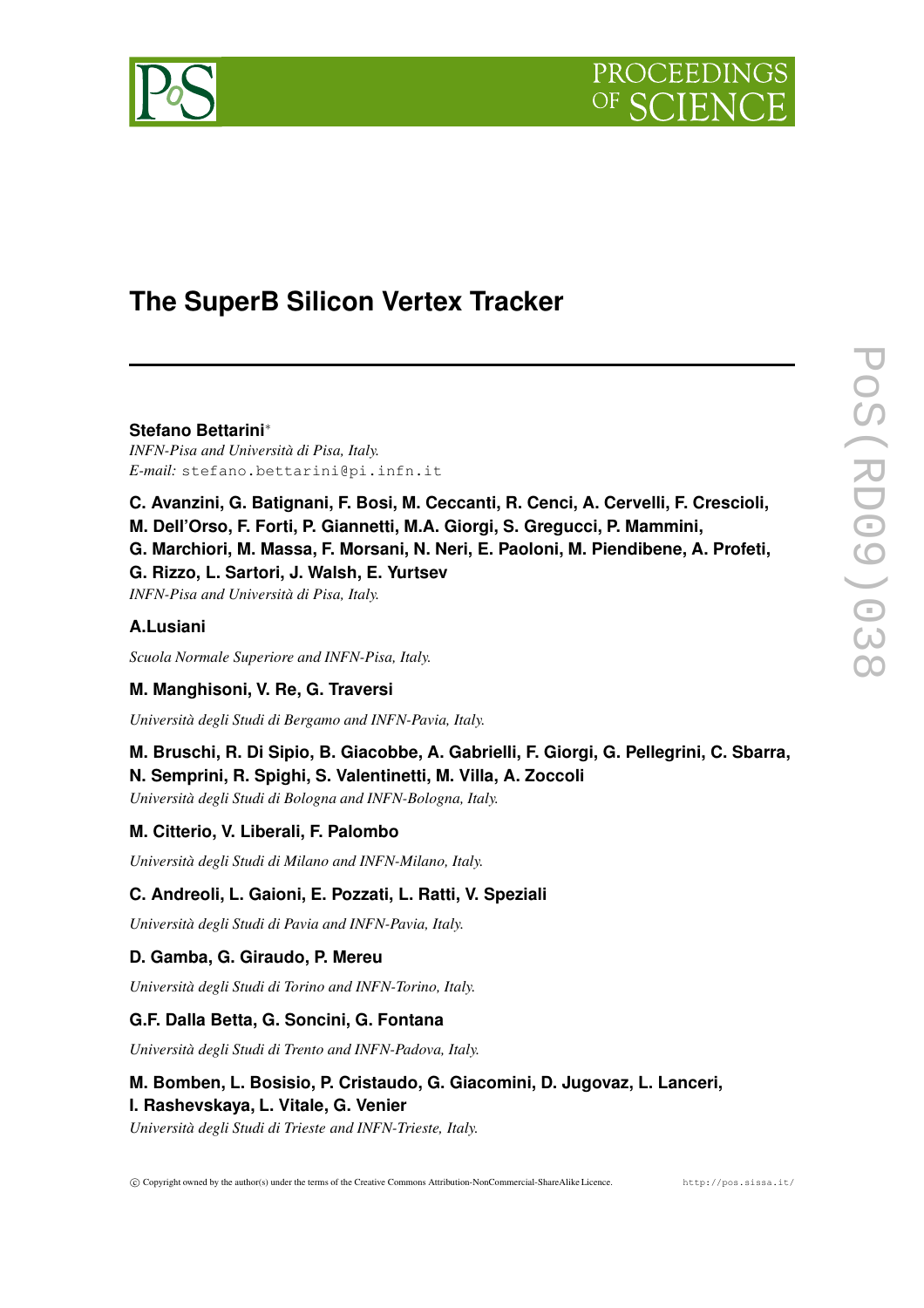

# PROCEEDINGS OF

In the current design of the high luminosity SuperB asymmetric  $e^+$ - $e^-$  collider, the center of mass boost is reduced with respect to BaBar and to efficiently perform the time-dependent measurements an improved vertex resolution is required. A vertex tracker based on the layout of the BaBar Silicon Vertex Tracker (SVT) with an additional innermost layer (Layer0) is a design that achieves such a tracking resolution, provided that the extra layer is placed at radius of 1.5 cm from the interaction point, its thickness is less than  $1\% X_0$  and it is able to withstand a background rate of several MHz/cm<sup>2</sup>. The different options for the Layer0 are reviewed, starting from the most technologically mature solution, a high resistivity short strip detector, describing then a smallpitch hybrid pixel detector and finally presenting the most challenging proposal, based on CMOS MAPS.

*9th International Conference on Large Scale Applications and Radiation Hardness of Semiconductor Detectors 30 September - 2 October 2009 Florence, Italy*

#### <sup>∗</sup>Speaker.

c Copyright owned by the author(s) under the terms of the Creative Commons Attribution-NonCommercial-ShareAlike Licence.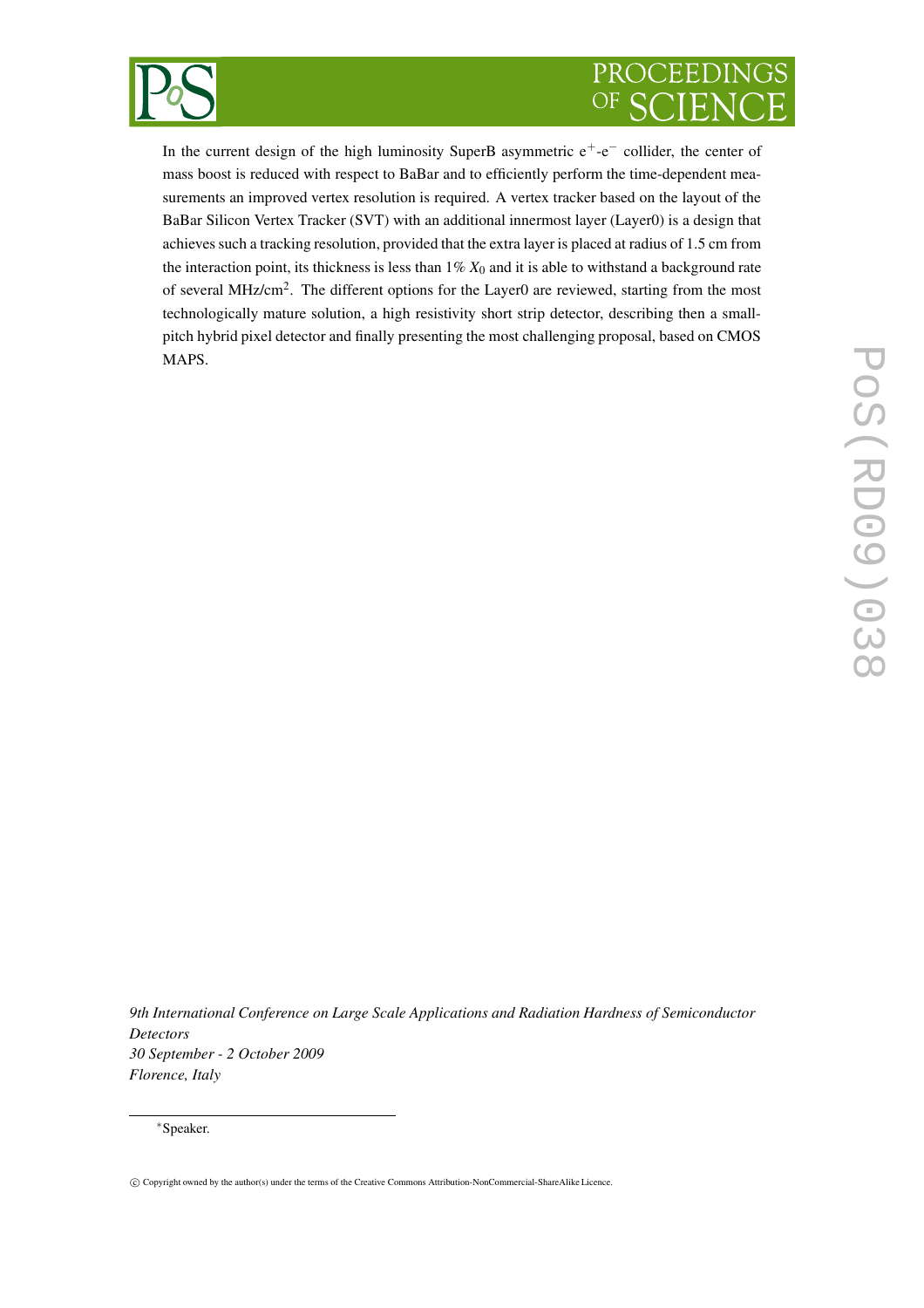### **1. Introduction**

After the successful ten-year experience of the SLAC and KEK B-factories, the challenge of undertaking a new generation of  $e^+$ - $e^-$  colliders is strongly motivated by the search for effects of New Physics (NP) in the decay of heavy quarks and leptons [1].

The high luminosity is the crucial ingredient in order to reach the sensitivity needed to set constraints on the models describing possible manifestations of NP. To open a window on the NP, an integrated luminosity of at least 50-100  $ab^{-1}$  must be collected with an increase of two orders of magnitude with respect to the existing B-factories.

The physics program of a Super B-factory is focused on the search for the effects of physics beyond the Standard Model in processes where loop diagrams are involved. Potentially large effects might show up on rates of rare decays, time dependent asymmetries and lepton flavour violation. These processes are sensitive to large NP energy scale as well as to phases and sizes of NP coupling constants. Furthermore, it is worth reporting the unique feature of running with polarized e<sup>−</sup> beam, that can be fully exploited in the  $\tau^+$   $\tau^-$  channels. What has been briefly reviewed certainly asserts the complementarity and synergy of the SuperB program with the LHC one [2].

So far only the so called "Italian approach" is currently under investigation to build a new accelerator able to deliver a luminosity greater than  $10^{36}$ cm<sup>-2</sup>s<sup>-1</sup>. Instead of relying on brute force (i.e. high beam currents, requiring high radio-frequency power) the new concept is based on moderate beam currents, very small emittance (similar to the ILC damping ring design), small betatron vertical amplitude  $\beta_{v}^{*}$ *y* at the interaction point. In addition, the crab-waist technique, recently tested at DAΦNE, allows a further luminosity gain and removes dangerous synchrotron-betatron resonances. The machine-related background is limited to moderate levels by adopting beam currents similar to the present B-Factories. The machine design sets a severe constraint on the beam-energy asymmetry. The preferred choice is 7 GeV electron colliding with 4 GeV positron beams, forcing  $\beta\gamma$  to a value of 0.28 (it was 0.56 in BaBar). The reduced center of mass boost of the SuperB machine requires to improve the vertex resolution for optimal time-dependent measurements.

Simulation studies indicate as a viable concept a vertex detector based on the BABAR Silicon Vertex Tracker (SVT) layout with the addition of an innermost layer (Layer0). This paper reviews several technological options for the Layer0 design sorted in term of increasing complexity: a double-sided silicon detector with small strips, called striplets, tilted with respect to the detector's edge; a highly segmented hybrid pixel detector; the CMOS Monolithic Active Pixels (MAPS), a technology which is very promising but still needs an extensive R&D.

## **2. Requirements and Vertex Detector Conceptual Design**

Fast simulation studies have been carried out to optimize the design of a vertex detector (SVT in the following) suitable for application at the SuperB collider. As a starting point it has been assumed the layout of the current 5-layer BaBar silicon vertex detector [3], properly extended in angular coverage down to 300 mrad in both forward and backward directions, and equipped with a Layer0 placed close to the beam-pipe that has a radius of 1 cm and a thickness of about  $0.45\%$  X<sub>0</sub>. The resolution in the proper time difference between the two B mesons is the parameter driving the precision of the CP time-dependent measurements and it should not exceed the value obtained by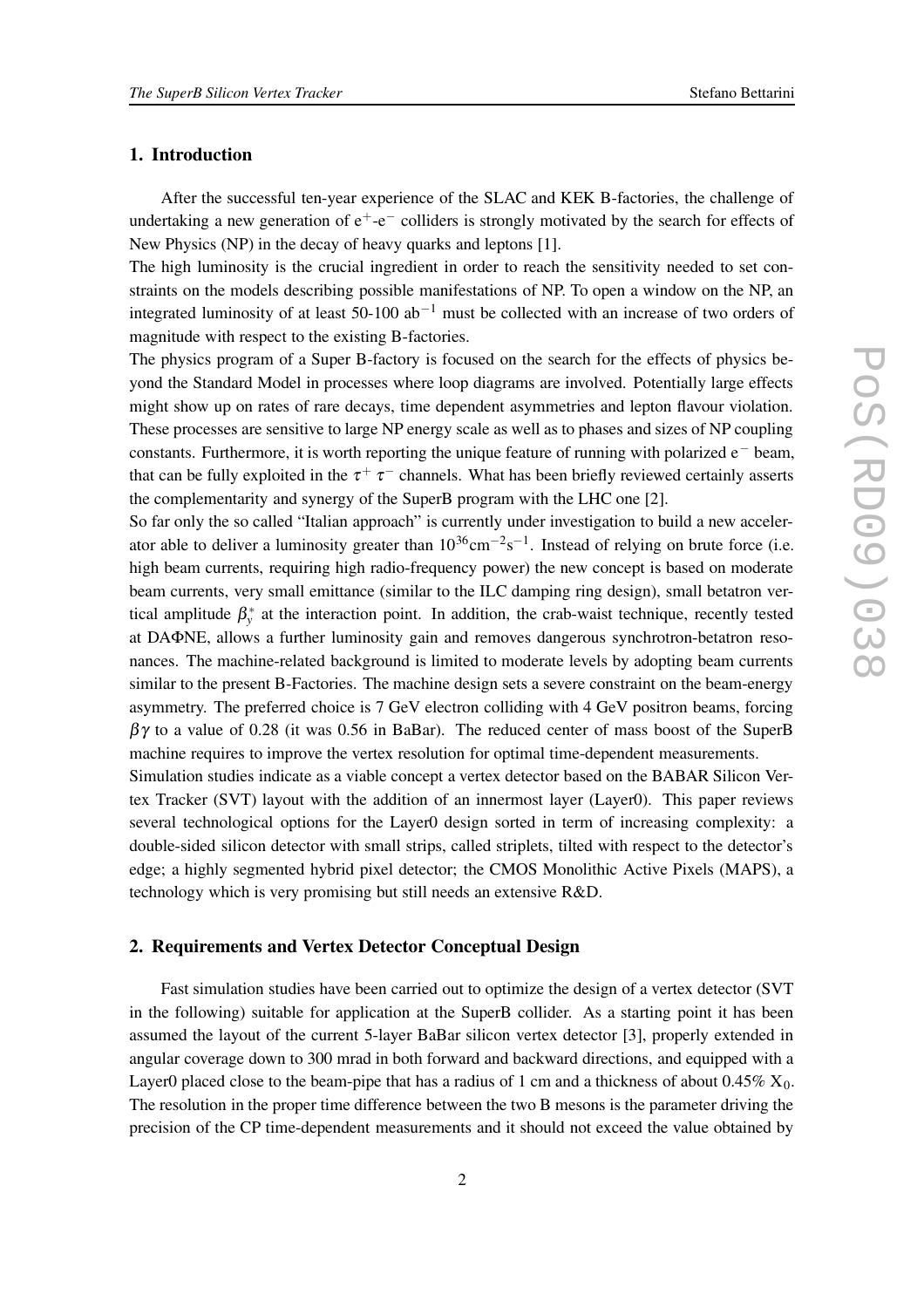the BaBar experiment. This quantity is shown in Fig. 1 for the decay channel  $B \to \pi^+ \pi^-$  with the nominal SuperB boost for three different Layer0 radii, as a function of the total Layer0 material. The resolution on the single hit (*z* and  $\phi$ ) was set to 10 $\mu$ m. These simulations indicate the need of a Layer0 at radius of about 1.5 cm, very close to the reduced beam-pipe, with a material budget less than  $1\% X_0$ .



**Figure 1:** Resolution on the proper time difference of the two B mesons. As a reference the BaBar resolution is shown with a dashed line.

The machine related background has a strong impact on the whole experiment and adds also severe requirements on the Layer0 design. To correctly estimate the rates of the different sources of background a full Geant4 simulation of the detector and beamline has been used[1]. The background expected in the layers of the SuperB SVT placed at radius greater than 3 cm is similar to the background seen by the present BaBar SVT [3], because it is dominated by effects that scale with beam currents. The background at the Layer0 radius is instead dominated by effects that depend on the luminosity (i.e. irreducible), in particular by the process called  $e^+e^-$  pair production, being radiative Bhabha events several order of magnitudes smaller. The pair-produced leptons have energy belonging to the MeV range. The 1.5 Tesla solenoidal magnetic field is effective in bending these low transverse momentum tracks, suppressing the rate of hits on the Layer0.

According to these simulations, the background hit rate shows a strong radial dependence and for a Layer0 at 1.5 cm it is at the level of 20 MHz/cm<sup>2</sup>. The equivalent fluence corresponds to 3.7  $10^{12}$ n/cm<sup>2</sup>/year and the dose rate to withstand is 3 Mrad/year. It seems adequate working with a safety factor of five on this background estimate.

#### **3. Layer0 Technological Options**

The preparatory phase of the SuperB experiment is going to produce by the end of 2010 the Technical Design Report (TDR). Several technological options are under study to build the Layer0: the lower level of maturity corresponds to the higher complexity and expected performance. In the following we describe modules based on high resistivity sensors with short strips, hybrid pixels, thin pixels based on CMOS Monolithic Active Pixel Sensors (MAPS).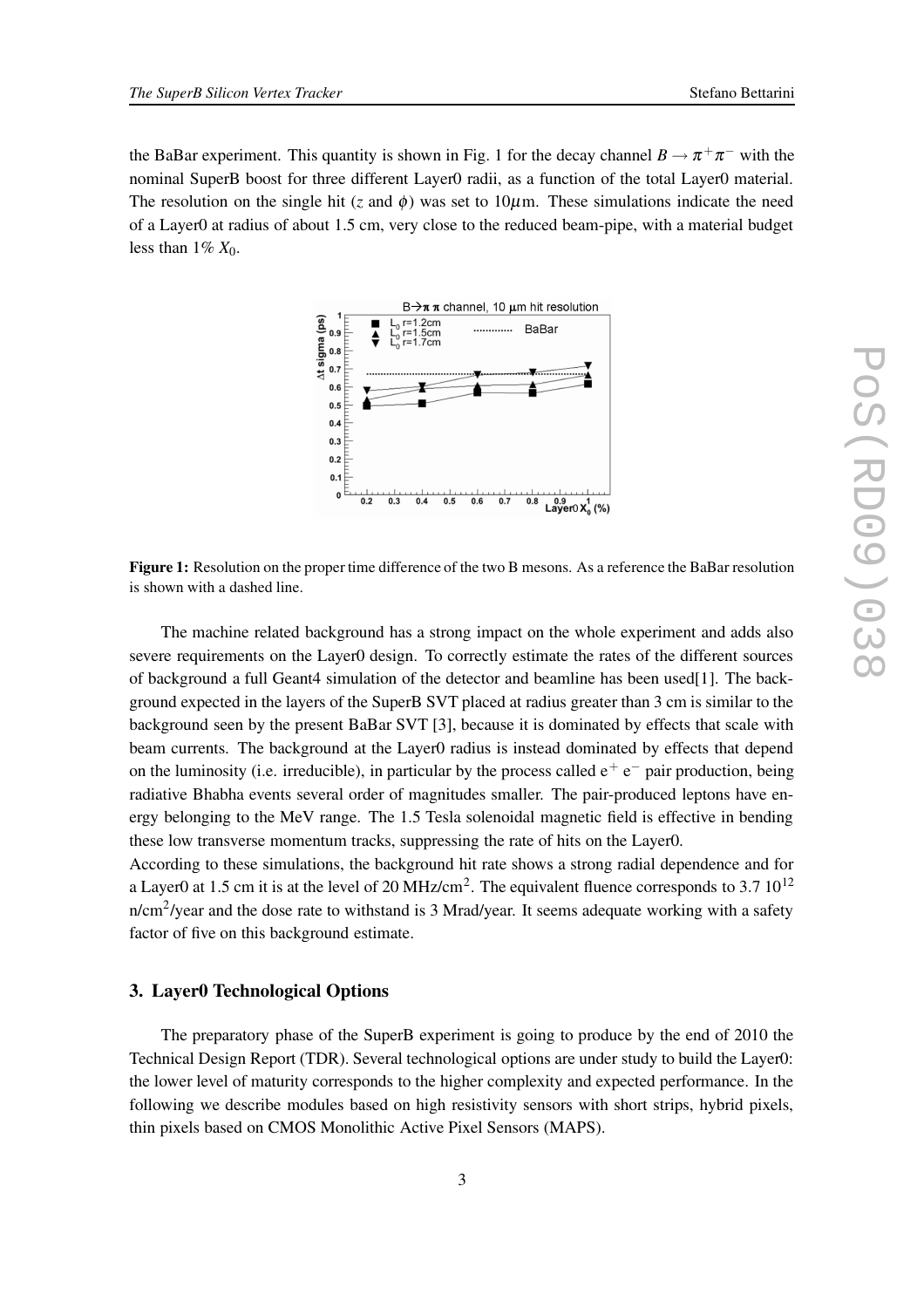

**Figure 2:** Left: schematic drawing of a Layer0 striplets module. Right: view of the whole Layer0 on the flanges with the eight striplets modules.

#### **3.1 Striplets**

A high resistivity double sided silicon detector 200  $\mu$ m thick with short strips(striplets) read out by the FSSR2 [4] front-end chip has been characterized during the SLIM5 test beam [5]. Though this option is less robust against background occupancy with respect to pixel solutions, we believe that to produce the final Layer0 modules with this technology would require only moderate R&D effort.

A limited modification on the design of the analog front end of the candidate read-out chip is needed, to allow reading out signal on both sides of the sensors and to get a higher signal/noise ratio in case of its use also for the external layers. Furthermore, some electrical and mechanical issues must be solved: due to the large number of channels, several fanout layers are required and hybrid circuits hosting many chips must be properly designed (see Fig. 2). But as the technology these detectors rely on is firmly established, it is still worth considering a Layer0 based on striplets modules as a backup solution.

## **3.2 Baseline: Hybrid Pixels**

The maturity of the hybrid pixels technology has been stated with the construction of all the tracking detectors for the LHC experiments. We are considering hybrid pixels as the baseline option for Layer0 in the TDR, even if we know that it still requires some  $R&D$  to demonstrate the possibility of the reduction in the front-end pitch (down to  $50x50 \ \mu m^2$ ) and in the total material budget (less than  $1\% X_0$ ), needed to meet the requirements.

Our activity on the development of these new hybrid pixels already yielded the design of a first prototype front-end chip with 4000 pixels that has been submitted in October 2009 with the ST Microelectronics 130 nm technology. Also the layout of the pixel sensor matrix has been completed and the production at FBK-IRST of a batch of high resistivity n-on-n, p-spray isolated pixel matrix has started on 200  $\mu$ m thick silicon wafers.

The read-out and sensor chips will be connected by bump-bonding and a test is planned in Autumn 2010 for their characterization with beam.

The 32x128 cell readout chip adopts a shaperless front-end. It has been designed to have a gain of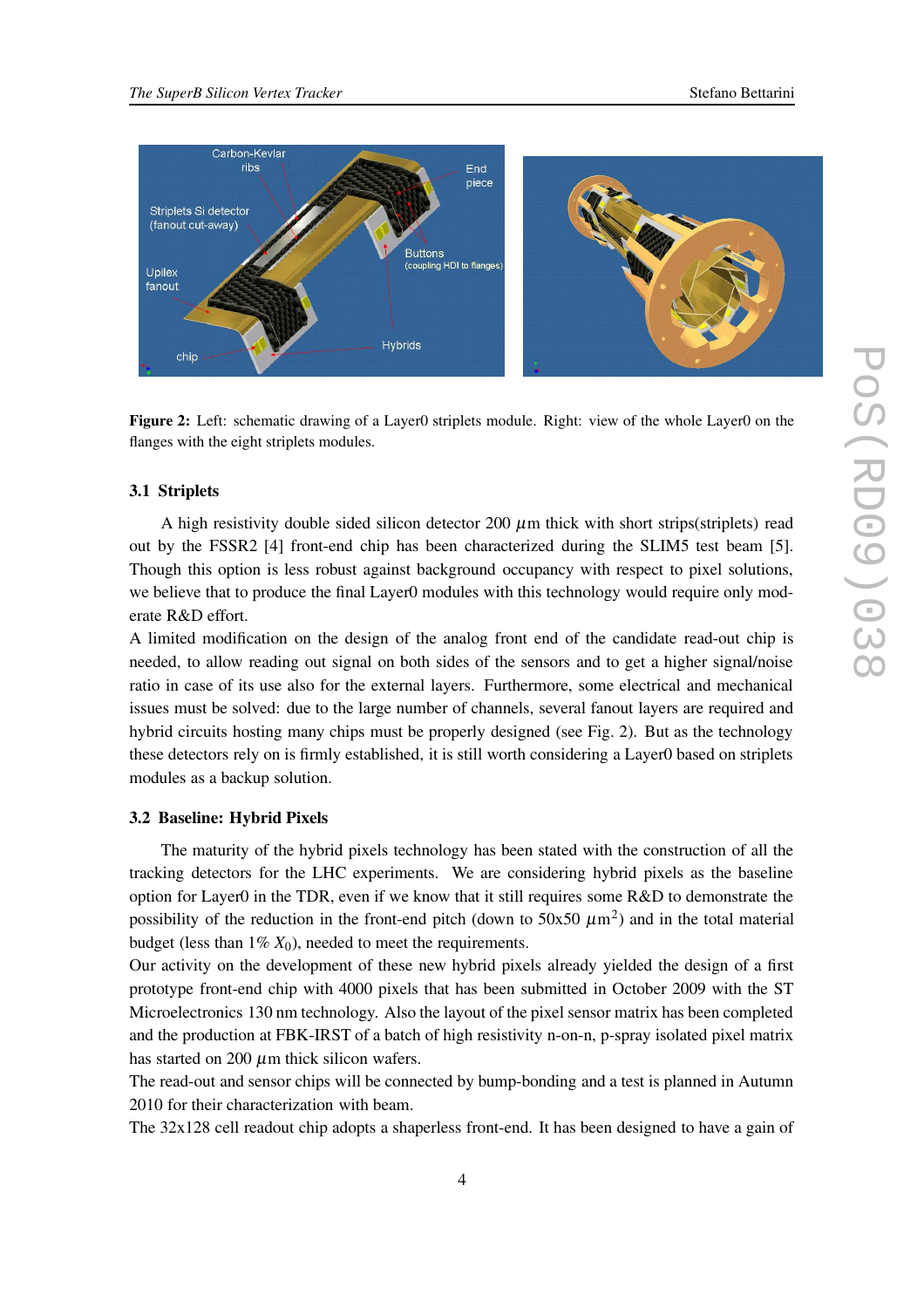50 mV/fC, an ENC of 150 e- with a sensor capacitance of 100 fF (200 e- with 200 fF), a threshold dispersion of 350 e- and a recovery time linear with the signal amplitude.

Its fast readout architecture has been previously developed by the SLIM5 Collaboration [6] for CMOS Deep NWell MAPS [7],[8]: the data-push architecture features data sparsification on pixel and timestamp information for the hits. This readout has been recently optimized for the target Layer0 rate of 100 MHz/cm<sup>2</sup> with promising results: VHDL simulation of a full size matrix  $(1.3)$  $\text{cm}^2$ ) gives hit efficiency above 98% operating the matrix with a 60 MHz readout clock [9].

### **3.3 CMOS MAPS R & D**

The CMOS MAPS are potentially very thin detectors, having the sensor and the readout incorporated in a single CMOS layer, only a few tenth of microns thick.

An extensive R&D on this technology has been carried out in the last few years by the SLIM5 Collaboration. As the readout speed is another relevant aspect for application in the SuperB Layer0, we proposed a new design approach to CMOS MAPS [7] which for the first time made it possible to build a thin pixel matrix featuring a sparsified readout with timestamp information for the hits [8]. In this new design the deep N-well (DNW) of a triple well commercial CMOS process is used as charge collecting electrode and is extended to cover a large fraction of the elementary cell.

The full signal processing chain implemented at the pixel level (charge preamplifier, shaper, discriminator and latch) is partly realized in the p-well physically overlapped with the area of the sensitive element, allowing the development a complex in-pixel logic with functionalities similar to the hybrid pixels.

Several prototype chips (the "APSEL" series [7]) have been realized in the ST Microelectronics-130 nm triple well technology.

The APSEL4D chip, a 4k pixel matrix with the new DNW cell and the sparsified readout has been characterized during the SLIM5 test beam showing encouraging results [5]. Hit efficiency of 92% has been measured, a value compatible with the present sensor layout that is designed with a fill factor (i.e. the ratio of the electrode over the total n-well area) of about 90%.

Even if the response to charged particles has proved that the proposed approach is very promising for the realization of a thin pixel detector, it is true that several issues still need to be solved before building a working detector with this technology.

Some  $R&D$  is required to assess the scalability to larger matrix size. Furthermore the radiation hardness of the technology is under evaluation for the TDR preparation. Test structure have been exposed to <sup>60</sup>Co  $\gamma$ -ray up to 10 Mrad integrated dose, with sensors biased during irradiation as in real application. After the 100<sup>o</sup>/168h annealing cycle we recorded an increase of roughly 30% on the ENC, while the effect is negligible on the charge sensitivity.

Vertical integration technology [10] offers the possibility of further material reduction and improved performance. In the summer 2009 DNW MAPS with the two analog/digital tiers have been submitted for a Chartered/Tezzaron 130 nm production run and the results on these devices are expected at the beginning on 2010. This first submission of vertically integrated DNW MAPS includes a 3D version of a 8x32 MAPS matrix with the same sparsified readout implemented in the APSEL4D chip.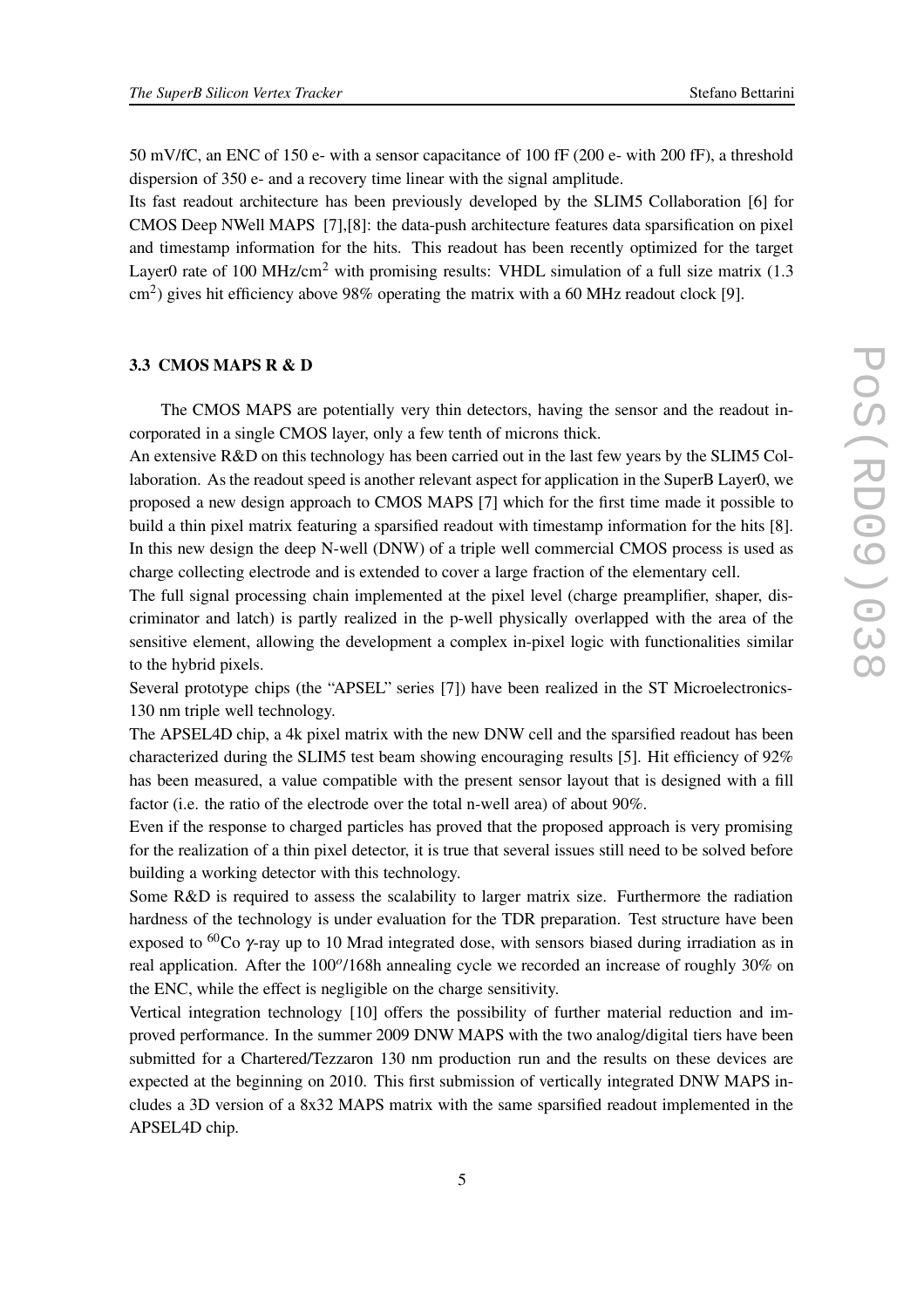#### **3.4 Pixel Module: Cooling, Mechanics & Integration**

It is well known that the mechanical support and the cooling structure always add important contribution to the total material budget of a pixel module. On the other hand, the minimization of the material is mandatory if we want to limit the detrimental effect on the resolution due to the multiple scattering.

The pixel module support structure needs to include a cooling system able to evacuate the power (about 2  $W/cm<sup>2</sup>$ ) dissipated by the front-end electronics in the active area.

The module will adopt a light carbon fiber support with integrated micro-channels for the liquid coolant, with a total thickness below 0.3 %  $X_0$ .

Prototypes exploiting this cooling technique have been realized and experimentally characterized, indicating that the cooling system based on microchannels is a solution to the thermal and structural problem of the Layer0 [11]. To connect the front-end chips in the active area to the hybrid circuit (HDI [1]) in the periphery of the module, a light multilayer bus is under development (Al/kapton based with total material budget of about  $0.2 \% X_0$ , with power/signal inputs and high trace density for high data speed (about 160 MHz).

To cope with the high background rate present where the Layer0 is located, radiation-hard fast links will be adopted to connect the pixel module and the DAQ system located outside the detector.

Common to all the Layer0 options, the HDI will be designed to carry several IC components: buffers, fast serializers, drivers and a custom IC to implement a glue logic. The components should be radiation hard (several Mrad/yr).

The link between the Layer0 modules and the DAQ boards is currently based on a mixed solution. A fast copper link (about 3 Gbit/s) is foreseen between the HDI and an intermediate transition board, positioned in an area of moderate radiation levels, while a fast optical link will be used from this transition board to the DAQ system. For the preparation of the TDR the various components that are under development will be subject to several tests. The various pixel module interfaces will be characterized in a test-stand with PCB evaluation boards based on FPGA.

Adding the material of the various pixel module components (sensor and front-end, support, cooling and the multilayer bus) for the Layer0 module based on hybrid pixel the total thickness is about  $1\% X_0$ .

A pixel module made of two layers of CMOS Deep-N well MAPS chips sandwiching a single carbon fiber structure with micro-channels, obtains similar material budget.

A schematic picture of the Layer0 with its 8 modules wrapped around the beam pipe in a pinwheel geometry is shown in Fig. 3.

## **4. Conclusion**

The design of Silicon Vertex Tracker for the SuperB detector is based on the 5-layer BaBar SVT with an additional innermost Layer0 very close to the shrinked (1.0 cm radius) beam-pipe cylinder.

The design of this extra layer is really challenging for several reasons: the high level of background (rate of several MHz/cm<sup>2</sup>) imposes high granularity, a fast readout and radiation hardness, and a low material budget is required to limit the effect on the resolution due to the multiple scattering.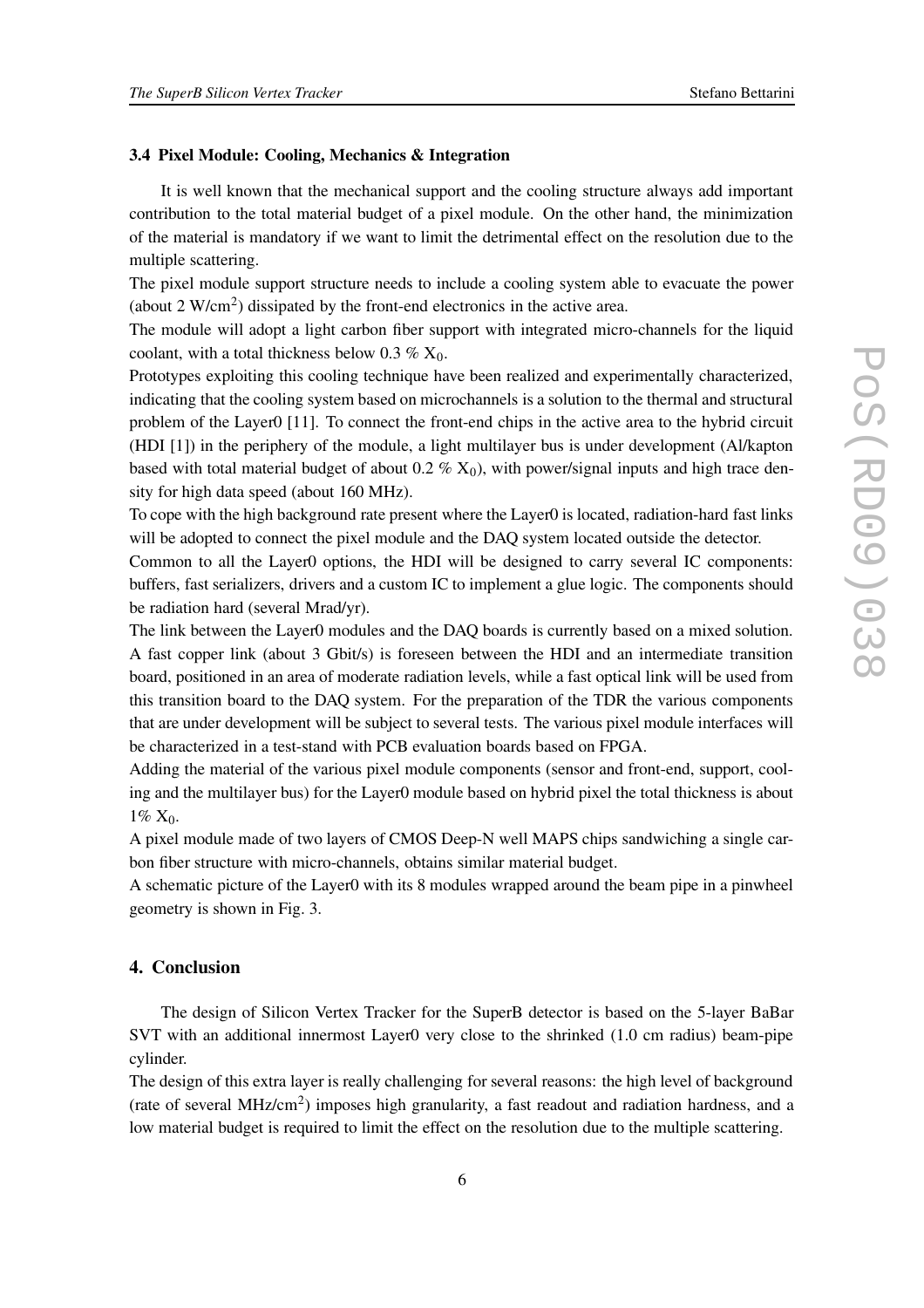

**Figure 3:** Schematic drawing of the octagonal Layer0 mounted in a pinwheel geometry around the beam pipe.

Several technologies are currently under study, striplets, hybrid pixel or CMOS MAPS. The extensive R&D activities must converge to a working design of the module that should be ready for the Technical Design Report of the project expected by end of 2010.

### **References**

- [1] The SuperB Conceptual Design Report, INFN/AE-07/02, SLAC-R-856, LAL 07-15, Available online at: http://www.pi.infn.it/SuperB
- [2] "New Physics at the Super Flavor Factory", *Proceedings of SuperB Workshop VI, Valencia, Spain January 7-15, 2008.* Available on arXiv:0810.1312
- [3] V. Re at al., "The BaBar Silicon Vertex Tracker: performance and radiation damage studies", *Nucl. Instrum. Meth. A* **530** *(2004) 7-11.*
- [4] V. Re, M. Manghisoni, L. Ratti, J. Hoff, A. Mekkaoui, R. Yarema, "FSSR2, a Self-Triggered Low Noise Readout Chip for Silicon Strip Detectors", *IEEE Trans. Nucl. Sci.*, vol. 53, No.4, pp. 2470-2476, Aug. 2006.
- [5] M. Villa for the SLIM5 Collaboration,"Beam-Test Results of 4k pixel CMOS MAPS and High Resistivity Striplet Detectors equipped with digital sparsified readout in the Slim5 Low Mass Silicon Demonstrator." *Proceedings 11th Pisa Meeting on Advanced Detectors La Biodola, Isola d'Elba (Italy) May 24 - 30, 2009.* To be published in NIMA
- [6] SLIM5 Collaboration Silicon detectors with Low Interaction with Material, http://www.pi.infn.it/slim5/
- [7] G. Rizzo for the SLIM5 Collaboration., "Development of Deep N-Well MAPS in a 130 nm CMOS Technology and Beam Test Results on a 4k-Pixel Matrix with Digital Sparsified Readout"', *2008 IEEE Nuclear Science Symposium, Dresden, Germany, 19-25 October, 2008*
- [8] A. Gabrielli for the SLIM5 Collaboration, "Development of a triple well CMOS MAPS device with in-pixel signal processing and sparsified readout capability" *Nucl. Instrum. Meth. A* **581** *(2007) 303.*
- [9] F.M. Giorgi "Efficiency and readout architectures for large matrix of pixels", 9th International Conference on Large Scale Applications and Radiation Hardness of Semiconductor Detectors, 30 September - 2 October 2009, Florence, Italy, these proceedings.